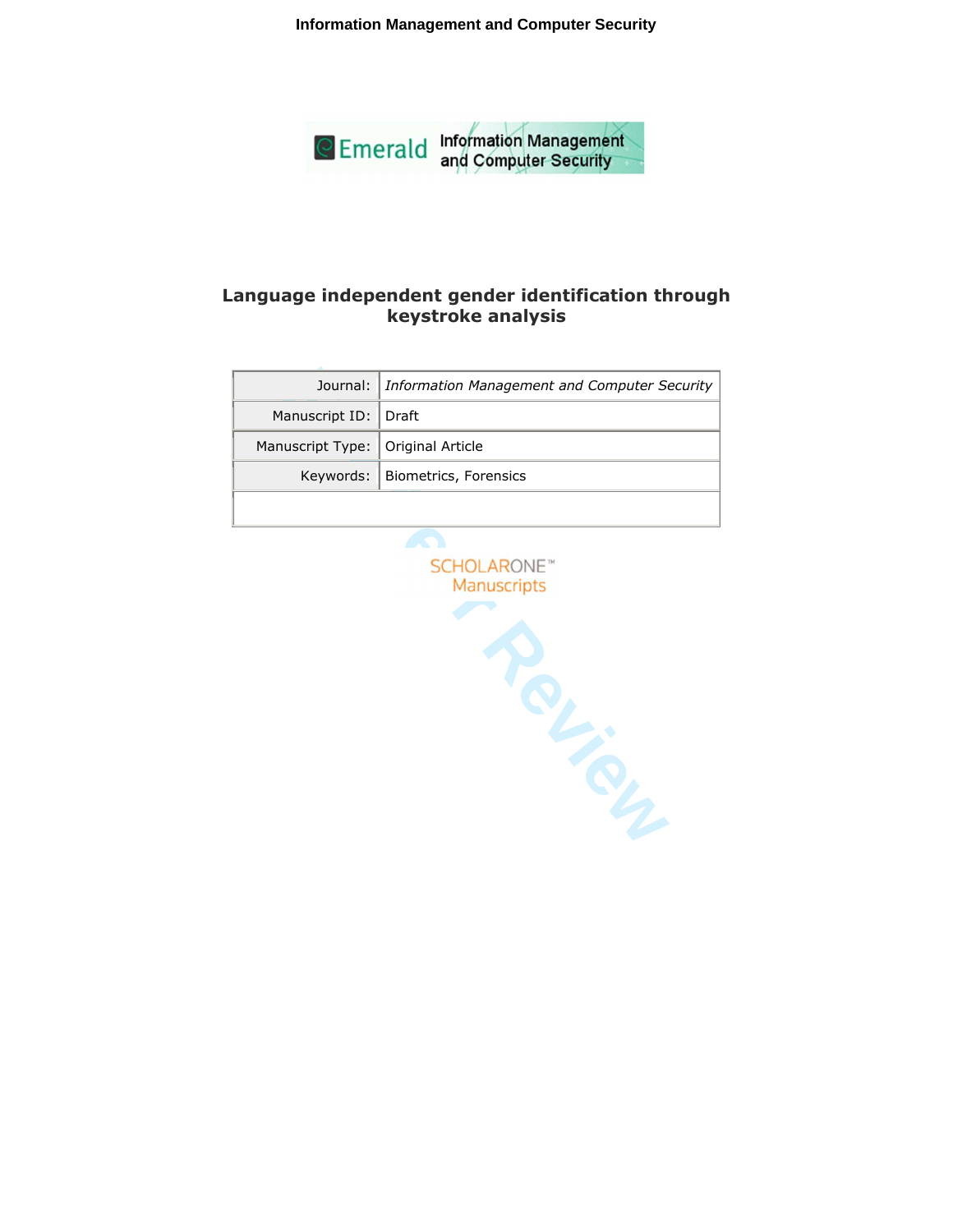$\mathbf{1}$ 

# **Language independent gender identification through keystroke analysis**

#### Author list

#### **Abstract**

**Purpose –** In this work we investigate the feasibility of identifying the gender of an author by measuring the keystroke duration when typing a message.

**Entired and the system Constraint Constrainer** and the substitute in typing a message.<br> **For Proceduse Constraint Constrainer and the system of the system of the system of classifiers by using empirical data. We used prim Design/methodology/approach –** Three classifiers were constructed and tested. We empirically evaluated the effectiveness of the classifiers by using empirical data. We used primary data as well as a publicly available dataset containing keystrokes from a different language to validate the language independence assumption.

**Findings –** The results of this work indicate that it is possible to identify the gender of an author by analyzing keystroke durations with a probability of success in the region of 70%.

**Research limitations/implications –** The proposed approach was validated with a limited number of participants and languages, yet the statistical tests show the significance of the results. However, this approach will be further tested with other languages.

**Practical implications –** Having the ability to identify the gender of an author of a certain piece of text has value in digital forensics, as the proposed method will be a source of circumstantial evidence for "putting fingers on keyboard" and for arbitrating cases where the true origin of a message needs to be identified.

**Social implications –** If the proposed method is included as part of a text composing system (such as email, and instant messaging applications) it could increase trust toward the applications that use it and may also work as a deterrent for crimes involving forgery.

**Originality/value –** The proposed approach combines and adapts techniques from the domains of biometric authentication and data classification.

**Keywords**: keystroke dynamics, keystroke duration, gender recognition, user classification.

### **1. Introduction**

When investigating a computer crime, one of the core concepts and main challenges in digital forensics is to "put fingers on keyboard", that is to identify the human who is responsible for the generation or handling of digital data related to the respective criminal or offensive activity in general (Shavers, 2013). The increased complexity and large scope of the underlying problem space, makes circumstantial digital evidence critical when attempting to identify a user.

Textual communication between users dominates most other forms such as audio, video or image. For every second, there are about 2.4 million emails sent (internetlivestats.com). A typical incident relating to textual communication is a masquerade attack, where a malicious user assumes the identity of another legitimate user. To date, email spoofing detection is mainly focused to the examination of the email metadata found on the headers and its correlation with network information, such as IP addresses, geo-location, and so forth. Focus is not given to verifying the individual. However, there does exist a wealth of research literature on biometric based authentication of users based on the way a user types (Clarke *et. al*, 2003, Clarke & Furnell, 2007). However, current email applications do not record the biometric characteristics of the author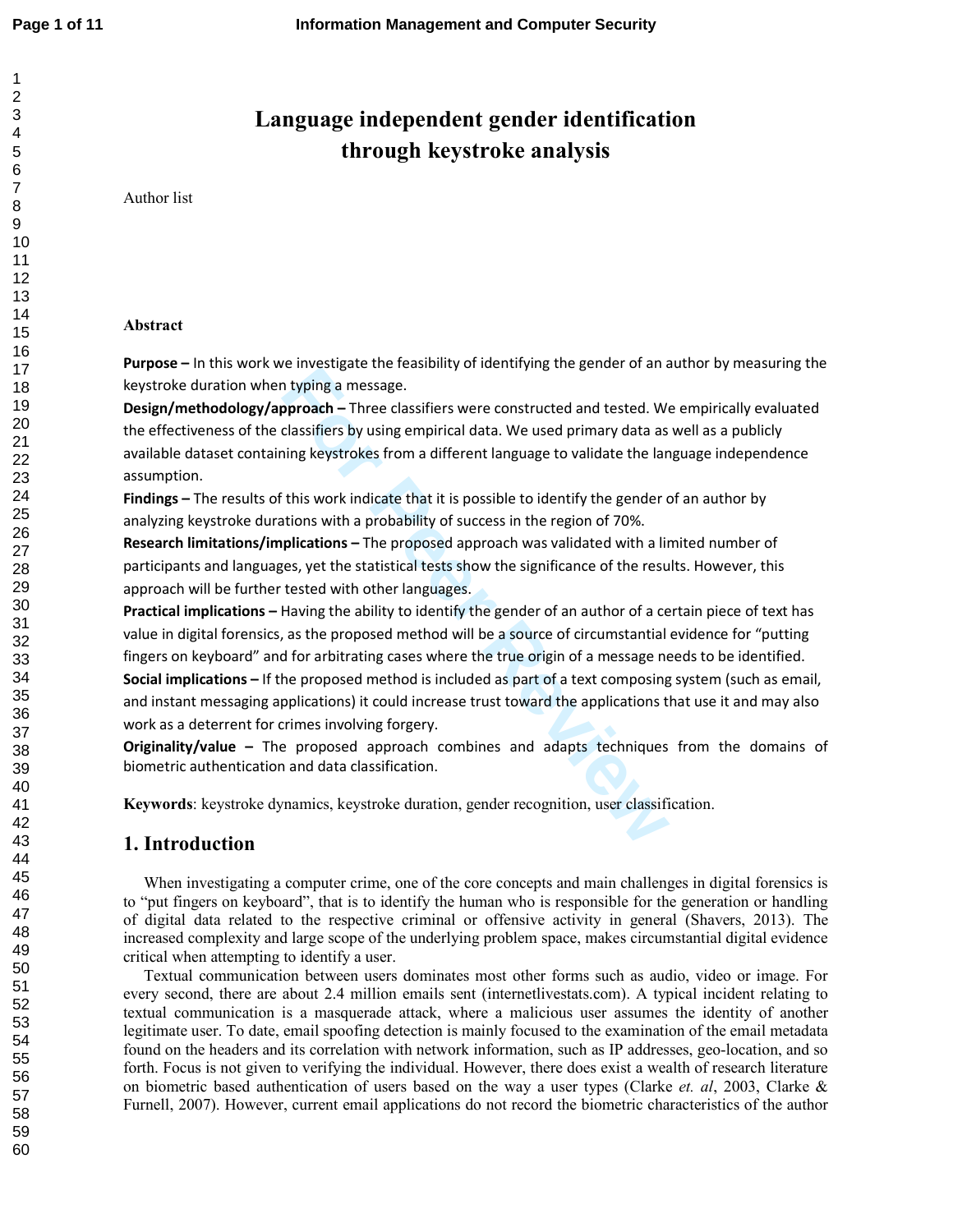and therefore biometric based identification techniques are not applicable in such a context. Hence, in order to adopt biometric authentication approaches in identification of user characteristics, the authoring applications need to maintain biometric data recording capabilities. Adding such abilities to authoring applications would offer a number of benefits and protection to the users. Consider for example a system that can identify the gender of the author. Masquerading is a popular behavior in Internet applications such as social networks, associated to various offenses (phishing, pedophilia, etc.). A system that would have the ability to warn or inform the unsuspected recipient of a message about the gender of the sender of that message, would act as a deterrent towards offenses leveraging gender misrepresentation, it would increase the protection of the legitimate users and of course support investigations in case of a reported incident.

In this paper we propose the use of keystroke analysis in order to determine the gender of a user. We investigate the validation of such hypothesis in order to develop a business case for creating applications that include functionality for allowing gender identification of the creator of the text, while this text is being typed. We envisage that the proposed method will provide a forensic analyst with enough circumstantial evidence to support their investigation and perform e-discovery through informed decision making.

The rest of the paper is organised as follows. In the Section 2 the related work on gender recognition within written text is examined. The experimental design and methodology are presented in Section 3, with the accompanying results documented in Section 4. The paper concludes with Section 5 presenting the key findings and future work.

#### **2. Related Work**

The question of indentifying the gender of a writer intrigued researchers since texts were only in handwritten form. Trudgill (1972) highlights the differences in linguistic styles between male and female authors of a handwritten text. Similarly, there are plenty of works studying the differences that appear between males and females in speech and informal writing, like the work of Holmes (1988), for instance.

Gender identification is an interesting topic with a number of useful applications, such as better translation between languages as some languages employ different grammatical structures depending on the gender, the targeted advertising for Internet users, and of course forensic analysis.

The research community has done a significant amount of work on gender and user identification in general, by proposing a number of techniques with varying prediction success rates. In his work, Lai (2006) constructed datasets from books and blogs, and proposed a Naïve-Bayes classifier on a selection of words achieving a success rate between 64% and 91%, depending on the particular set of features.

**For Peer Review** De Vel et al. (2002) acknowledge the proliferation of e-mail as a modern means of communication, combining old and new characteristics of written speech; the new characteristics refer to the abbreviations – frequently found in text chatting – as well as intentionally misspelled words done by the author of a message in order to convey emotional information. They collected e-mails from an academic organization comprised of approximately 15,000 members and trained a system using a large number of features, such as, the number of characters, lines, paragraphs, alphabetic characters, upper-case characters, spaces, words ending with "able", words ending with "al", "sorry" words, and so forth. They achieved a success rate, depending on the size of e-mail, of between 56% and 71%.

In a similar manner, more recently, Cheng et al. (2011) used a dataset from e-mails and journalist's articles and utilized three different classifiers to achieve a success rate between 55% and 85%. The features they selected included; the number of lines, paragraphs, sentences, some special characters, like "%", "&", the number of punctuations, articles, pronouns, auxiliary-verbs, and so forth, as well as the presence of some particular words. Argamon et al. (2003) used documents from the British National Corpus and checked the frequency of appearance of pronouns, common nouns, proper nouns, as well as the frequency of appearance of some particular words, both in fiction and nonfiction texts. Using a Bayesian technique they achieved a success rate of 80%. Based on this research a tool named "Gender Genie" was developed (Gender Genie, nd.). The tool allocates a number of points either on a "male" or on a "female" variable, every time a particular word appears. The highest variable of the two indicate the gender of the author. Another tool is the "Gender Guesser" (n.d.), which is based on "Gender Genie" but is more advanced in the sense that it can process informal writing often found in blogs and casual messages. However, in order to perform with an improved prediction rate the tool requires a minimum of 300 words. Similarly, another tool is "uClassify"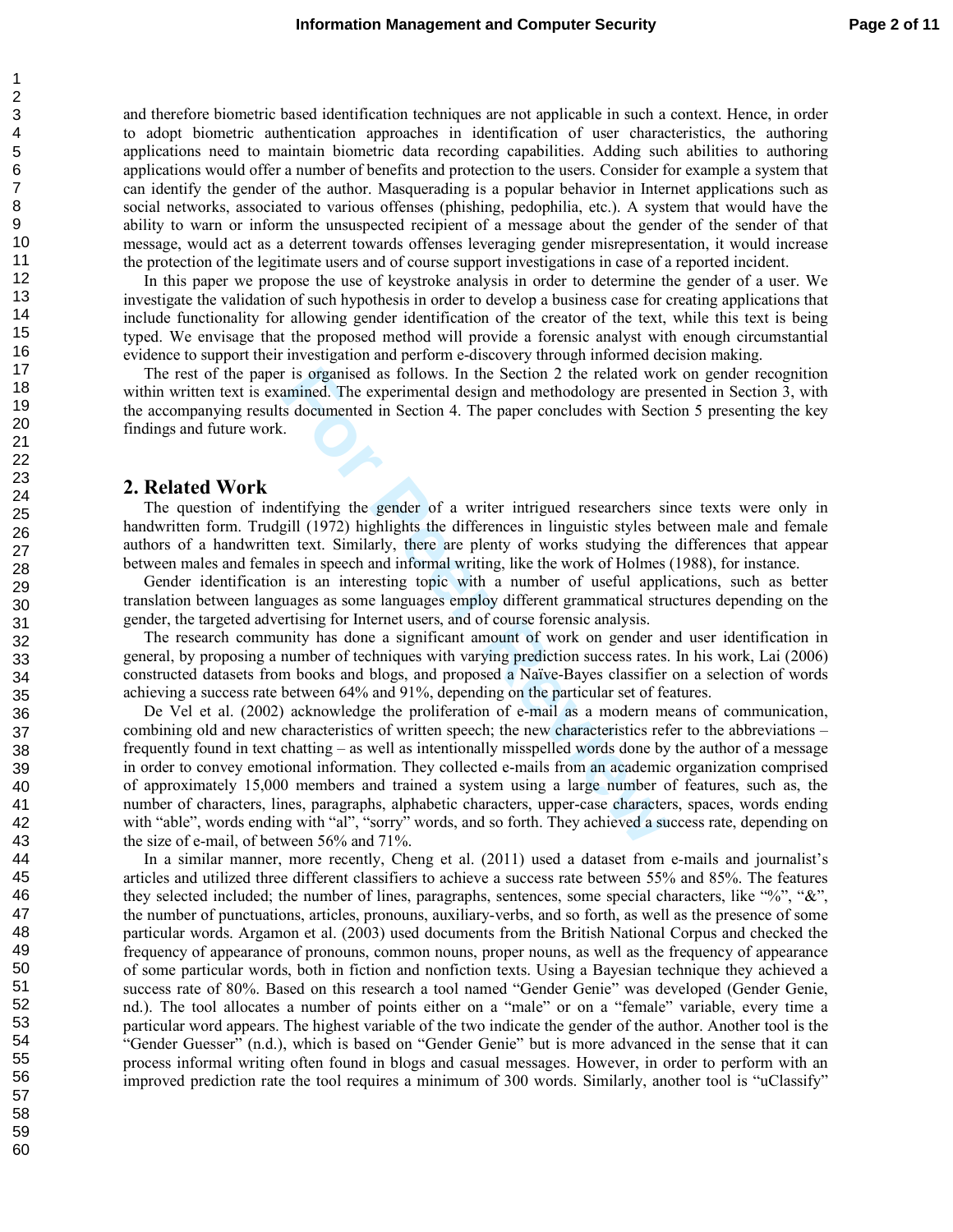(n.d.) which has been trained on 11,000 blogs, half of which were written by male and the other half female authors.

A common characteristic of all of the research published to date is that they are language dependent. More specifically, they require that the language is specified – English in particular. Consequently, other languages such as Spanish, Chinese, Greek, German and so forth would require additional training with respective datasets. This requirement results in a significant limitation (Doyle and Keselj, 2005). Despite the acknowledgement of the language dependency limitation, the solution proposed by Doyle and Keselj is language dependent, but it is relatively simple to adapt it for other languages. In their work 500 student essays were used and the appearances of n-grams (a character, a digram, a trigram, etc.) for both male and female authors were obtained offering a success rate between 51% and 81%. Giot and Rosenberger (2012) claim to have introduced the first language independent gender recognition system. This was achieved using keystroke duration, digram latency and a vector which is the concatenation of the four previous timing values. They achieved a success rate of 90% and use it to improve user authentication. The main limitation of the work by Giot and Rosenberger (2012) is the focus on the protection of passwords. That is, the users were profiled based on their typing of two specific words (Giot *et al.,* 2009).

Our proposed work aims at providing continuous identification throughout a typing session. In addition, provided that our approach involves the collection of a larger volume of user data, we could reduce the number of required attributes, improving the efficiency of the gender identification system.

### **3. Keystroke-Based Gender Experiment**

#### **3.1. Experimental Methodology**

In this work we attempt to perform gender recognition of the author of a text using a limited number of attributes and more particularly the parameters of keystroke dynamics. This suggests that the proposed recognition system is language independent, because the results are based on the way the user types rather than what they type. Furthermore, in order to have a system with increased user acceptance and reduced noncompliance risks due to possible privacy regulations, the keystroke features utilized are limited to the keystroke duration. Nevertheless, maintaining a dataset of keystroke duration information will allow the construction of other related attributes such as digram – or n-gram in general – based latencies, thus supporting further investigation and identification of the attribute of the highest accuracy.

heir typing of two specific words (Giot *et al.,* 2009).<br>
ims at providing continuous identification throughout a typ<br>
ach involves the collection of a larger volume of user dat<br>
untes, improving the efficiency of the gend Unfortunately, to date there seems to be a limited number of public datasets of keystroke dynamic, therefore it was necessary to design a data collection methodology and implement a data collection tool. A key logging application was developed in Visual Basic. The application upon recording the user with a suitable unique identifier required the user to type a fixed text of 850 characters containing letters, digits, and other symbols. Upon completion of the typing exercise, a comma-separated file was created named after the subject's username, with each line containing the character pressed, the keydown and keyup time in milliseconds. Whilst it is possible to capture keystroke characteristics with a greater resolution, prior research within this domain when applied to authentication have typically focused upon milliseconds (Joyce and Gupta, 1990).Each typing session is captured in a single file. That is, if a user for example participates in two different sessions (say by running the experiment twice – one on a laptop and one on a desktop), two files will be created. The times recorded are measured as the time elapsed from the execution of the keylogger application.

An initial team of 17 volunteers used the keylogger application both on desktops and laptops in order to cover a wide variety of typing cases. The recording period was undertaken from 11.10.2012 until 21.11.2012. Whilst the number of participants is not large, careful thought was given to their selection, to ensure an appropriate representation. This involved controlling for gender and left-right handedness.. The volunteers' characteristics with respect to the general population representation, are shown in **Table 1**. The number of participants who were male was almost equal to the number of female volunteers. The proportion of left-handed volunteers was about 11%, closely reflecting the proportion of the whole population. The educational level of the participants corresponds to the ratio of the level of education of a population with a Greek nationality.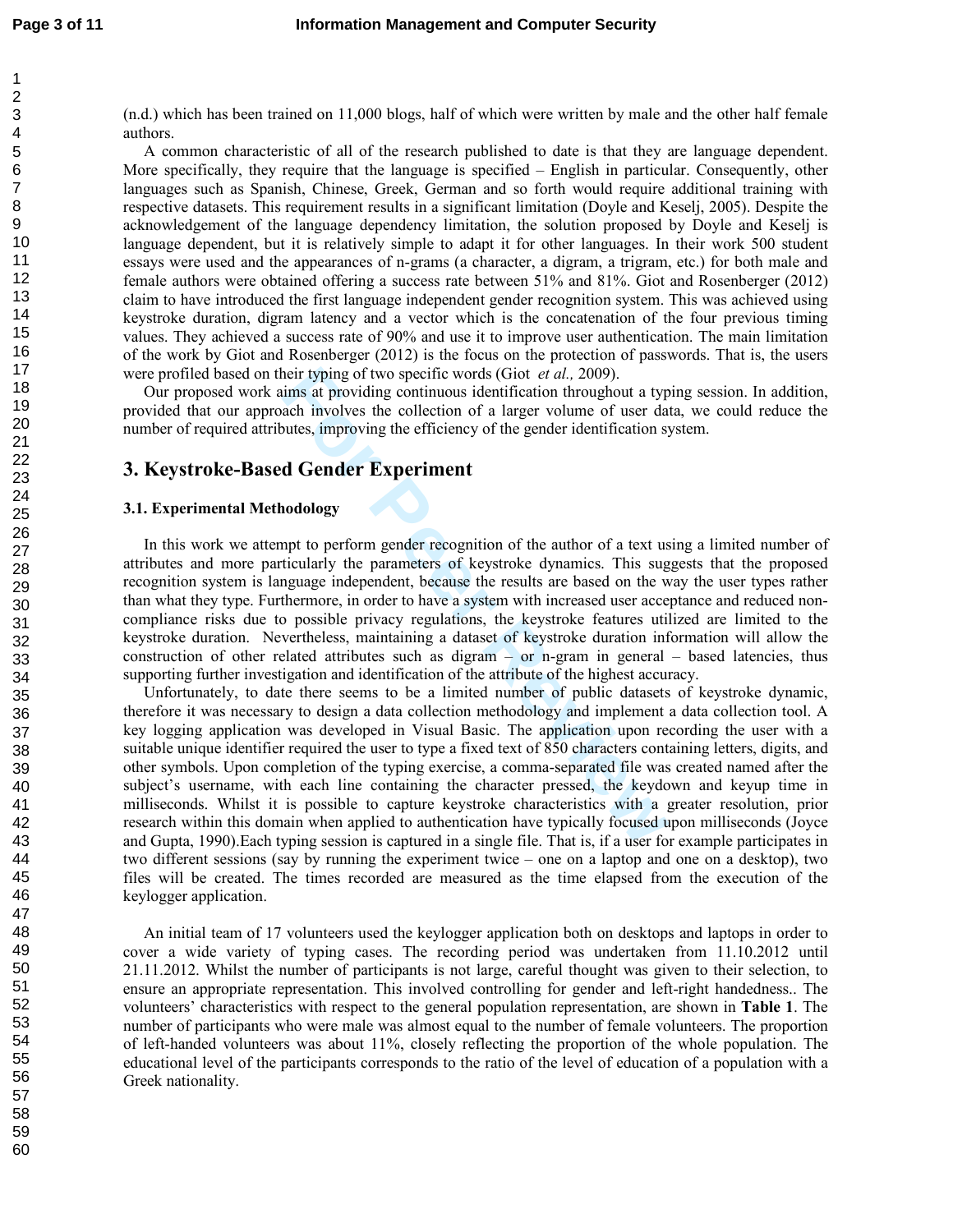| user id        | Gender                                                                                                  | <b>Handedness</b> | <b>Educational</b><br>Level |                                                                                                                                                                                                                                                                                                                                                                                                                                                                                                                                                                                                       |
|----------------|---------------------------------------------------------------------------------------------------------|-------------------|-----------------------------|-------------------------------------------------------------------------------------------------------------------------------------------------------------------------------------------------------------------------------------------------------------------------------------------------------------------------------------------------------------------------------------------------------------------------------------------------------------------------------------------------------------------------------------------------------------------------------------------------------|
| a1             | Male                                                                                                    | Left-Handed       | High School                 |                                                                                                                                                                                                                                                                                                                                                                                                                                                                                                                                                                                                       |
| a2             | Male                                                                                                    | Right-Handed      | High School                 |                                                                                                                                                                                                                                                                                                                                                                                                                                                                                                                                                                                                       |
| a <sub>3</sub> | Male                                                                                                    | Right-Handed      | University                  |                                                                                                                                                                                                                                                                                                                                                                                                                                                                                                                                                                                                       |
| a4             | Female                                                                                                  | Right-Handed      | University                  |                                                                                                                                                                                                                                                                                                                                                                                                                                                                                                                                                                                                       |
| a5             | Male                                                                                                    | Right-Handed      | $T.E.I.*$                   |                                                                                                                                                                                                                                                                                                                                                                                                                                                                                                                                                                                                       |
| a6             | Female                                                                                                  | Right-Handed      | High School                 |                                                                                                                                                                                                                                                                                                                                                                                                                                                                                                                                                                                                       |
| a7             | Male                                                                                                    | Right-Handed      | T.E.I.                      |                                                                                                                                                                                                                                                                                                                                                                                                                                                                                                                                                                                                       |
| a8             | Male                                                                                                    | Right-Handed      | High School                 |                                                                                                                                                                                                                                                                                                                                                                                                                                                                                                                                                                                                       |
| a <sup>9</sup> | Female                                                                                                  | Right-Handed      | High School                 |                                                                                                                                                                                                                                                                                                                                                                                                                                                                                                                                                                                                       |
| a10            | Female                                                                                                  | Left-Handed       | High School                 |                                                                                                                                                                                                                                                                                                                                                                                                                                                                                                                                                                                                       |
| a11            | Male                                                                                                    | Right-Handed      | <b>High School</b>          |                                                                                                                                                                                                                                                                                                                                                                                                                                                                                                                                                                                                       |
| a12            | Female                                                                                                  | Right-Handed      | <b>T.E.I.</b>               |                                                                                                                                                                                                                                                                                                                                                                                                                                                                                                                                                                                                       |
| a13            | Female                                                                                                  | Right-Handed      | T.E.I.                      |                                                                                                                                                                                                                                                                                                                                                                                                                                                                                                                                                                                                       |
| a14            | Female                                                                                                  | Right-Handed      | <b>High School</b>          |                                                                                                                                                                                                                                                                                                                                                                                                                                                                                                                                                                                                       |
| a15            | Male                                                                                                    | Right-Handed      | University                  |                                                                                                                                                                                                                                                                                                                                                                                                                                                                                                                                                                                                       |
| a16            | Female                                                                                                  | Right-Handed      | University                  |                                                                                                                                                                                                                                                                                                                                                                                                                                                                                                                                                                                                       |
| a17            | Male                                                                                                    | Right-Handed      | University                  |                                                                                                                                                                                                                                                                                                                                                                                                                                                                                                                                                                                                       |
|                | * Technological Educational Institution.<br><b>Table 1.</b> User profiles<br>3.2 Descriptive Statistics |                   |                             |                                                                                                                                                                                                                                                                                                                                                                                                                                                                                                                                                                                                       |
|                |                                                                                                         |                   |                             | After the recording period, 34 files, 18 corresponding to male authors and 16<br>available for processing. From these files the keystroke durations of every key<br>extracted and all the records from "male" files were merged to produce a single data<br>was followed for the "female" files - creating the two classes of interest.<br>The dataset was sanitized by removing all outliers that corresponded to values ex<br>mean value, a standard methodological approach utilized in keystroke analysis stu<br>2007) Subsequently the statistical features for each character were calculated t |

#### 3.2 Descriptive Statistics

After the recording period, 34 files, 18 corresponding to male authors and 16 to female authors, were available for processing. From these files the keystroke durations of every key that was pressed were extracted and all the records from "male" files were merged to produce a single dataset; the same procedure was followed for the "female" files – creating the two classes of interest.

The dataset was sanitized by removing all outliers that corresponded to values exceeding three times the mean value, a standard methodological approach utilized in keystroke analysis studies (Clarke & Furnell, 2007). Subsequently, the statistical features for each character were calculated to find if there are any differences in the way that type the members of the two classes. Although the sample was not too big, some important differences appeared (as illustrated in **Table 2).**

|                  |                    |                                          |              | "Female" file                               |              | "Male" file                                 |                                           |          |  |
|------------------|--------------------|------------------------------------------|--------------|---------------------------------------------|--------------|---------------------------------------------|-------------------------------------------|----------|--|
| <b>Character</b> | <b>Key</b><br>Code | <b>Appearances</b><br>per User<br>(mean) | Mean<br>(ms) | <b>Standard</b><br><b>Deviation</b><br>(ms) | Mean<br>(ms) | <b>Standard</b><br><b>Deviation</b><br>(ms) | Percentage<br><b>Difference</b><br>$(\%)$ |          |  |
| (Space)          | 32                 | 102                                      | 99.59        | 32.79                                       | 93.66        | 27.75                                       | $-5.96$                                   | $-15.38$ |  |
| Alpha            | 65                 | 45                                       | 92.00        | 27.73                                       | 99.14        | 30.80                                       | 7.76                                      | 11.08    |  |
| Iota             | 73                 | 50                                       | 89.11        | 27.42                                       | 88.95        | 22.21                                       | $-0.19$                                   | $-19.01$ |  |
| Pi               | 80                 | 24                                       | 83.34        | 31.24                                       | 92.45        | 27.21                                       | 10.94                                     | $-12.90$ |  |
| Tau              | 84                 | 41                                       | 80.53        | 26.87                                       | 92.12        | 25.92                                       | 14.40                                     | $-3.52$  |  |

**Table 2**. Differences in statistical features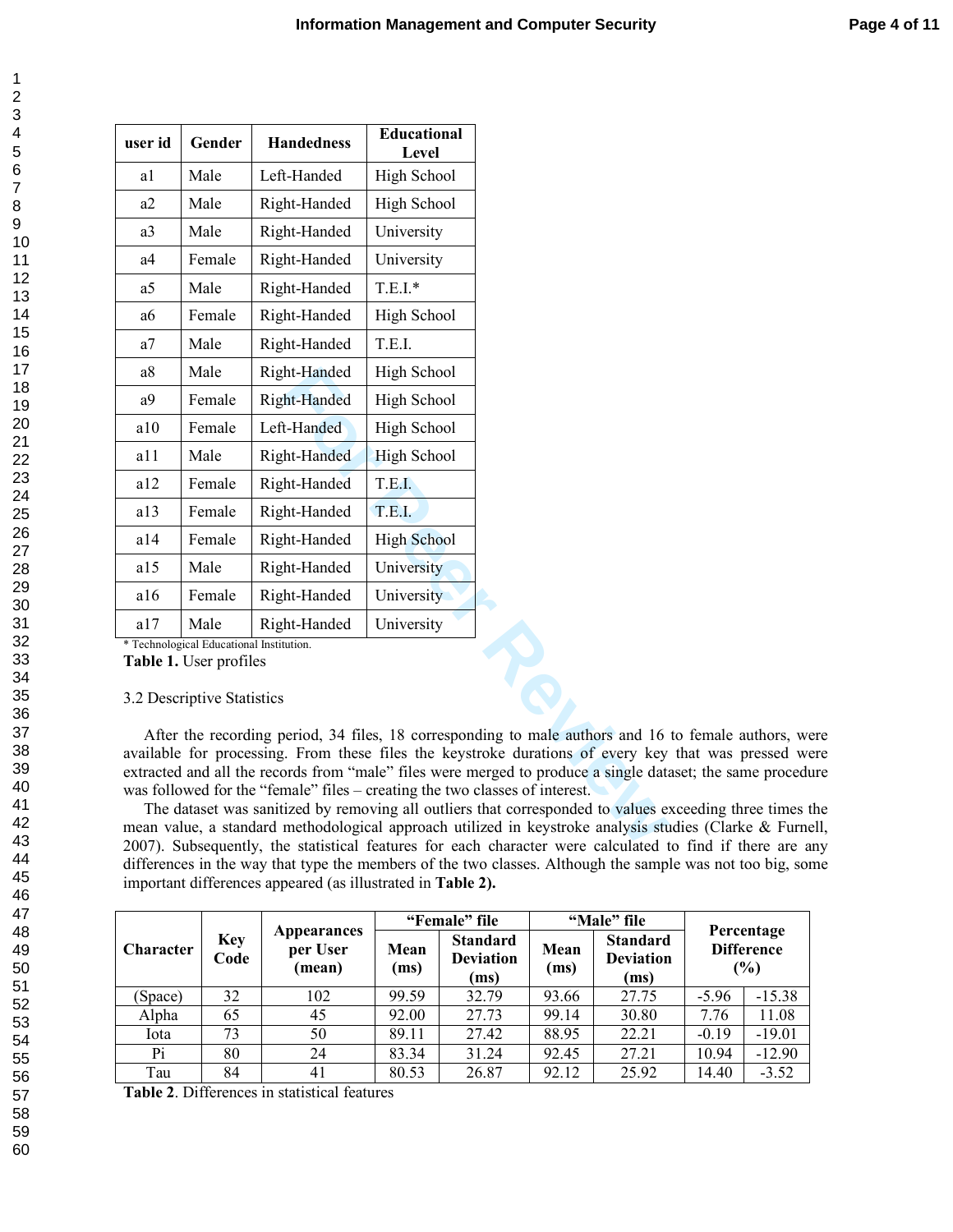It should be noted that significant differences are not limited to the characters of Table 2, but are encountered almost in half of the tested character set. Some characters display significant differences in their mean value, others in the standard deviation and some in both. As a general observation of these preliminary findings is that the males hold their fingers a little bit longer on the keys than the females, while the females are not as consistent as males are, due to the larger standard deviations experienced.

The normality and subsequent t-test results between the means of the two classes are shown in Table 3. As it can be seen from the normality P-values, both classes are normal, permitting us to run a paired t-test in order to establish whether the means of the two classes are different. The resulting probability was equal to 0.0003 indicating that the means of the two classes are significantly different and therefore the key latency attribute can be used to distinguish the gender of the author.

|        | Mean (ms) | <b>Standard</b>       |        | <b>Normality test</b> | paired t-test |
|--------|-----------|-----------------------|--------|-----------------------|---------------|
|        |           | <b>Deviation</b> (ms) |        |                       | ſР            |
| Male   | 88.1075   | 5.1144                | .8356  | 0.3993                | [0.0003]      |
| Female | 91.8302   | 4.9292                | 2.6530 | 0.2654                |               |

Table 3. Normality and t-test results

#### **3.3 Classifier Design and Evaluation**

**For Perronnial Consumers Control** 1.8356 0.399<br> **For Peer Review 1.8356** 0.399<br> **For Peer Review 1.8356** 0.265<br> **For Peer Review 1.8356** 0.265<br> **For Peer Review 1.8356** 0.265<br> **For Peer Review 1.856** 1.85 in agreement and In this work we constructed and evaluated three classifiers, namely a Naïve Bayes, and two classifiers based on the Manhattan and Euclidean distance respectively. This is in agreement with the current relevant literature, where a considerable volume of research displayed preference to these classifiers and corresponding methods in a variety of different problem domains – see for example the work by Phyu (2009), Khamar (2013), Kotsiantis (2007). In addition, the rationale for selecting these specific three candidate classifiers was the significant differences in the statistical descriptors as well as the distribution types of the keystroke duration histograms, making thus these classifiers appropriate for the current work More specifically, the Naïve Bayes classifier was a suitable classifier since our attribute follows a normal distribution (Bouckaert, 2004). The significant differences of the standard deviations between the male and female keystrokes warrants the use and evaluation of the Manhattan distance (Li *et al.* 2005). Finally, the statistically significant differences between the two means are explored and utilized through the Euclidean distance.

Firstly we examine the performance of a Naïve Bayes classifier. A histogram of keystroke duration appearances of a representative set of keys is shown in **Figure 1**.

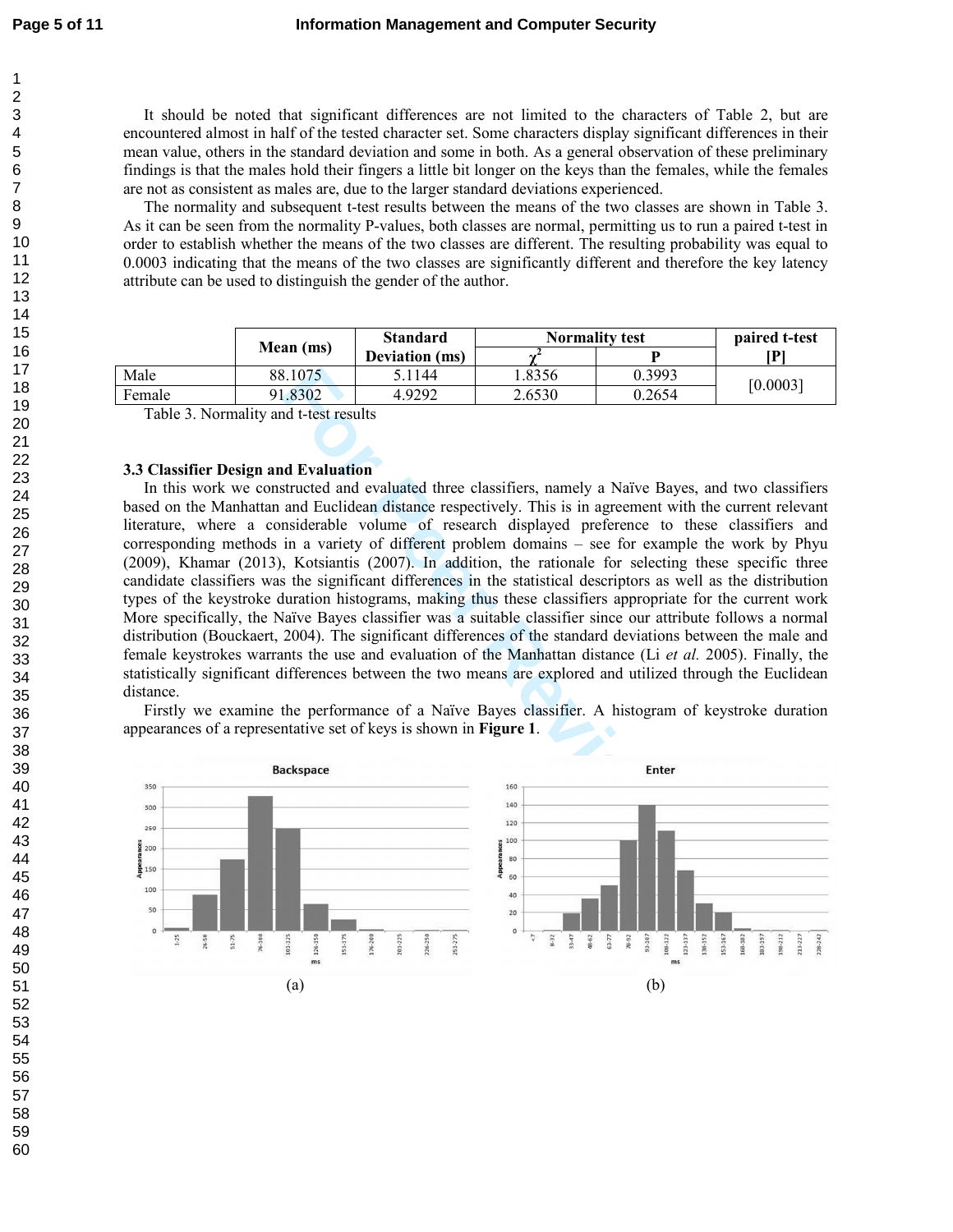

**Figure 1**. The distribution of keystroke durations

Since the keystroke duration attribute follows a normal distribution, the following probability can be attached to every observation:

The distribution of keystroke durations  
eeystroke duration attribute follows a normal distribution, the following pro  
serveration:  

$$
p(x | g) = \frac{1}{\sqrt{2\pi\sigma_{x,g}^2}} e^{-\frac{(x - \mu_{x,g})^2}{2\sigma_{x,g}^2}}
$$
(1)  
Using the probability of "x" character being typed by user of gender "g",  
and  $\sigma_{x,g}$  is the mean value and the standard deviation of the data r  
and for the "g" gender.  
ultating the probability for each character, they are binned into the two class  
umulator =  $p(^{\circ}A^{\circ} | male) + p(^{\circ}B^{\circ} | male) + ...$   
exumulator =  $p(^{\circ}A^{\circ} | female) + p(^{\circ}B^{\circ} | female) + ...$   
probabilities are then obtained from:  

$$
\frac{Male\_Accumulator}{Male\_Accumulator + Female\_Accumulator}
$$
  

$$
= \frac{Female\_Accumulator}{Mean\_Accumulator}
$$

where

 $p(x|g)$  is the probability of "x" character being typed by user of gender "g",

 $\mu_{x,g}$  and  $\sigma_{x,g}$  is the mean value and the standard deviation of the data respectively, for the "x" character and for the "g" gender.

Upon calculating the probability for each character, they are binned into the two classes as follows:

 $Male\_Accumulator = p(^{A'}|male) + p(^{B'}|male) + ...$  $Female\_Accumulator = p('A']{female} + p('B']{female}) + ...$ 

The final probabilities are then obtained from:

$$
p(male) = \frac{Male\_Accumulator}{Male\_Accumulator + Female\_Accumulator}
$$
  

$$
female\_Accumulator
$$

*Male Accumulator Female Accumulator* \_ \_ + p(female) =

It can be seen that *p(male)=1-p(female)*. The higher of the two is the final gender guess. The success rate of the proposed system was 61.76%.

As mentioned earlier, the observation that most of the characters exhibit significant differences in their standard deviations between "male" and "female" classes led us to evaluating the performance of the Manhattan distance. The Manhattan distance between the calculated standard deviation from that of "male" and "female" classes indicates the gender of the author of the text. In this experiment the correct predictions reached a success rate of 64.71%, but the results showed a bias towards the "male" class.

The third approach was the exploitation of the differences between the means. The mean values of keystroke durations of specific characters were calculated and these values were compared with the respective values of "male" and "female" classes. The shorter distance indicates the author's gender. Once again the test was performed over all available texts and for some characters the success rate was 67.65%. However, one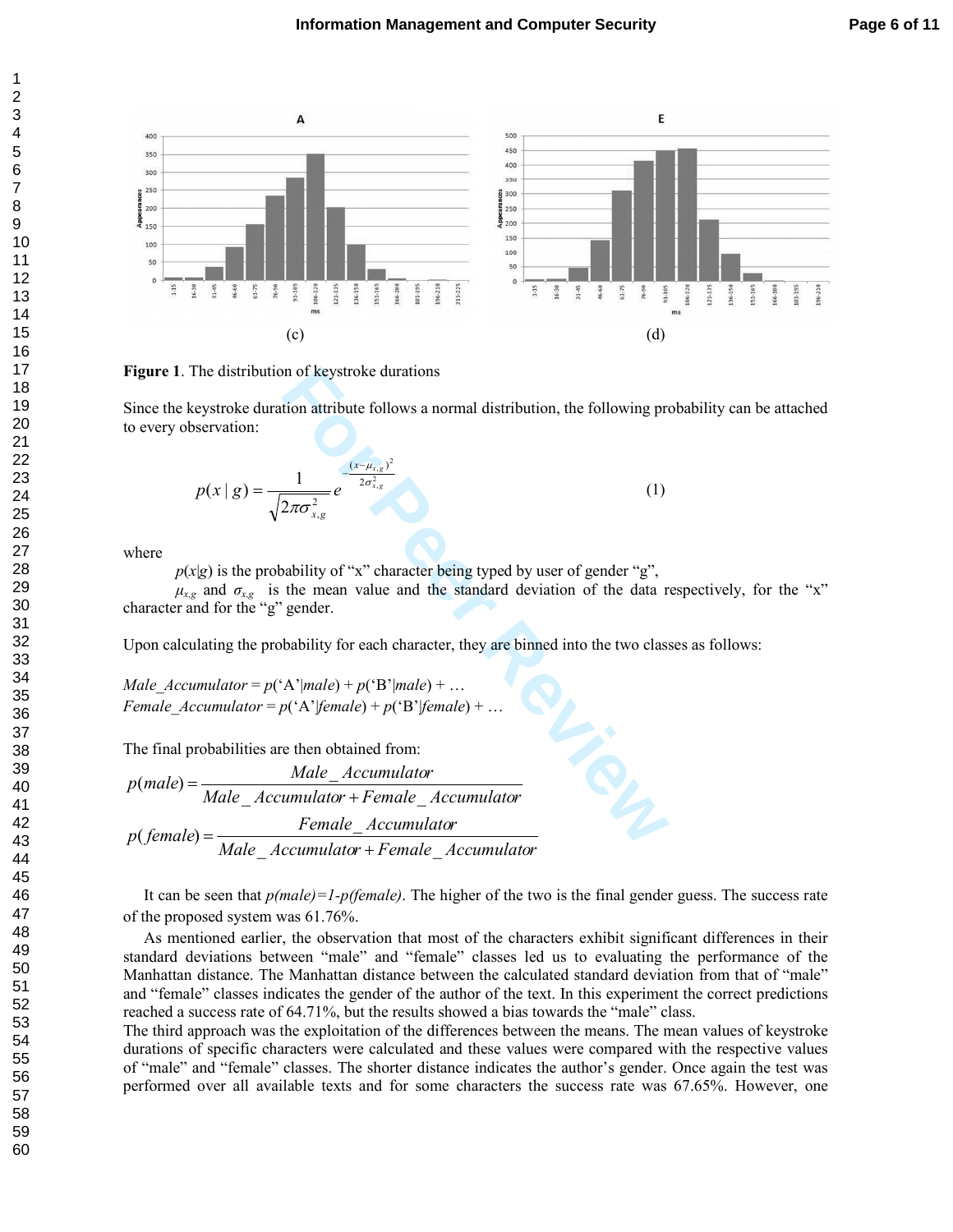important drawback of this approach is the dependence upon a single character, reducing thus the reliability of its performance.

To remedy this limitation consideration was given to the average values for a selection of characters separately, rather than an aggregate value for all characters. After this the Euclidean Distances from the values of model are calculated and the shorter of these indicates the author's gender. More analytically, the following comparison was performed:

$$
\sqrt{\sum_{x} \left(\frac{tot\_dur_x}{count\_x} - \mu_{x,f}\right)^2} < \sqrt{\sum_{x} \left(\frac{tot\_dur_x}{count\_x} - \mu_{x,m}\right)^2}
$$
(2)

where

*tot dur x* is the sum of char "x" keystroke durations, *count x* is number of times char "x" was typed

 $\mu_{x,f}$  and  $\mu_{x,m}$  are the mean values of char "x"'s keystroke duration from the data that were created by females and males volunteers, respectively.

The success rate achieved was 64.71% and the system is not dependent on a single character, addressing the aforementioned limitation.

After a thorough study of the above metrics and the corresponding results, a scoring system based on the Manhattan distance was introduced. For each different character the following comparison is performed:

$$
\left|\frac{tot\_dur_x}{count_x} - \mu_{x,f}\right| < \left|\frac{tot\_dur_x}{count_x} - \mu_{x,m}\right|
$$
\n(3)

where tot\_dur\_x, count\_x,  $\mu_{x,f}$  and  $\mu_{x,m}$  have the same meaning as the terms in expression (2).

The outcome of (3) dictates how the weighted scoring system is to be applied. If (3) holds, the points will be assigned to the probability denoting that the text belongs to a male author. In the opposite case, the points are assigned to the probability of the female author. The number of assigned points depends on the appearance frequency of the character "x" in the text and on the difference between the values  $\mu_{x,f}$  and  $\mu_{x,m}$  of the model.

#### **4. Validation and results**

For the mean values of char "x"'s keystroke duration from the<br>
lunteers, respectively.<br>
Inteers, respectively.<br>
Inteers, respectively.<br>
In the system is not dependent on a single duration from the<br>
Interest and the system The results of the latter scoring system with the volunteer dataset are shown in **Table 4**. The scoring system considered expression (3) above and included weights for every character, depending on the appearance frequency of the character in the text and its difference between the two classes (male and female). That is, a frequently appearing character with a significant statistical difference would be given the maximum weight (5 points in our system), as opposed to a character appearing a limited number of times and having low differences between the classes (1 point). Group 1 below involves the case of the volunteers that were used to train the system.

|           |                |                                |                 |                        | Group 1 (control group) |               |              |                 |
|-----------|----------------|--------------------------------|-----------------|------------------------|-------------------------|---------------|--------------|-----------------|
|           | <b>Females</b> |                                |                 | <b>Males</b>           |                         |               | <b>Total</b> |                 |
| Successes | ures<br>Fail   | $\frac{65}{5}$<br>Succ<br>Rate | esses<br>S<br>Ď | æ,<br>ੰਡ<br><u>іт.</u> | ess<br>Succ<br>ate      | esses<br>Succ | Failures     | Success<br>Rate |
|           |                | 68,75%                         |                 |                        | 72,22%                  | 24            |              | 70,59%          |

**Table 4.** Manhattan Distance based classifier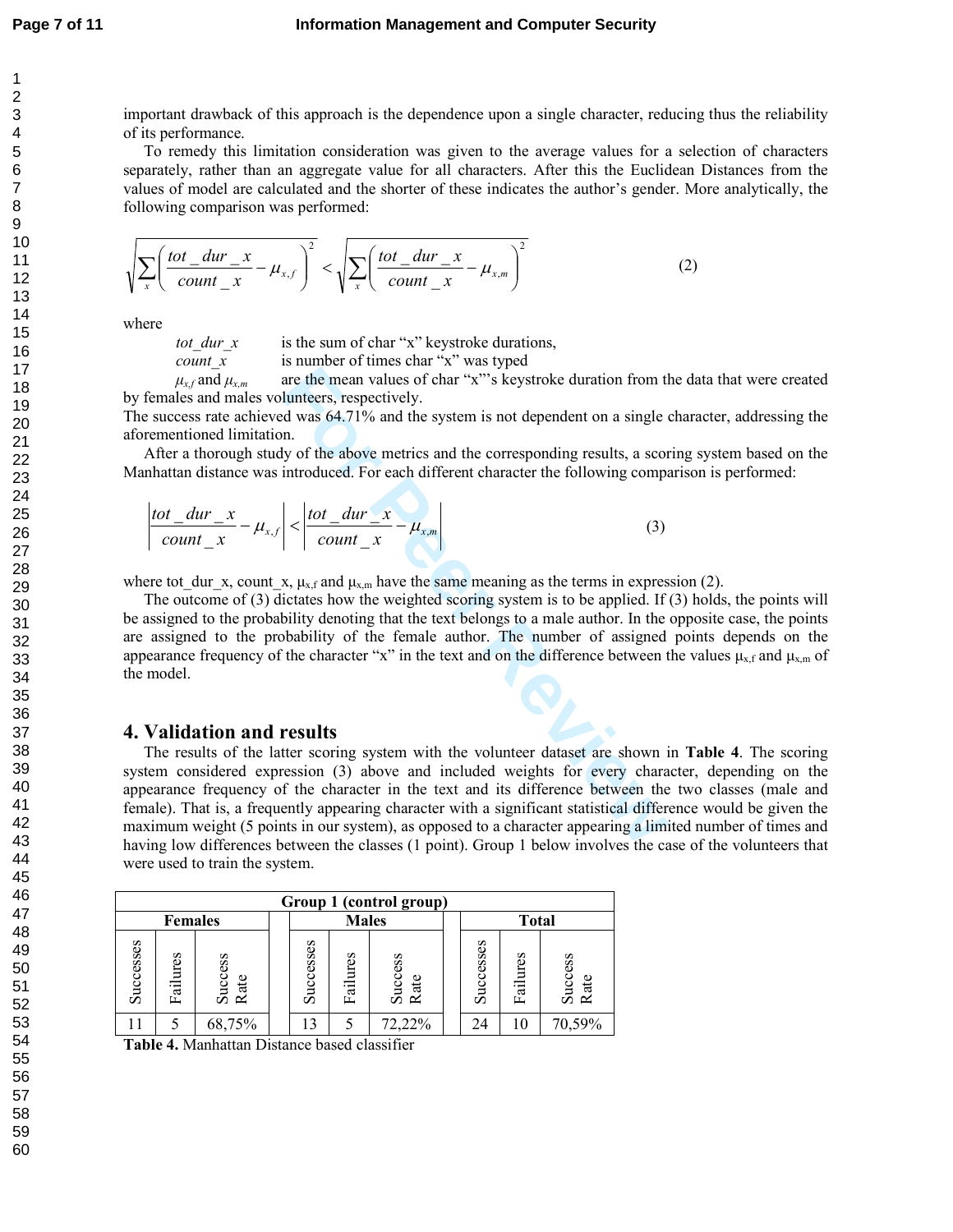1

The validation of the constructed classifier was performed with two additional datasets. First, we invited a second group of volunteers. The usernames, gender of each member of the second group, as well as the device type that they were recorded on are shown in **Table 5**.

|           | <b>User</b> id |        | Gender |        |                                                                                                                                                                                                                                                                                                                                                                                                                                                                                                                                                                 |  |  |  |           |              |             |  |  |  |  |
|-----------|----------------|--------|--------|--------|-----------------------------------------------------------------------------------------------------------------------------------------------------------------------------------------------------------------------------------------------------------------------------------------------------------------------------------------------------------------------------------------------------------------------------------------------------------------------------------------------------------------------------------------------------------------|--|--|--|-----------|--------------|-------------|--|--|--|--|
|           | b1             |        | Female |        |                                                                                                                                                                                                                                                                                                                                                                                                                                                                                                                                                                 |  |  |  |           |              |             |  |  |  |  |
|           | b2             |        | Female |        |                                                                                                                                                                                                                                                                                                                                                                                                                                                                                                                                                                 |  |  |  |           |              |             |  |  |  |  |
|           | b3             |        | Male   |        |                                                                                                                                                                                                                                                                                                                                                                                                                                                                                                                                                                 |  |  |  |           |              |             |  |  |  |  |
|           | b4             |        | Male   |        |                                                                                                                                                                                                                                                                                                                                                                                                                                                                                                                                                                 |  |  |  |           |              |             |  |  |  |  |
|           | b <sub>5</sub> |        | Female |        | <b>Recorded on</b><br>Desktop<br>Desktop & Laptop<br>Desktop & Laptop<br>Desktop & Laptop<br>Desktop & Laptop<br>Desktop & Laptop<br>Desktop & Laptop<br>Desktop & Laptop<br>Desktop<br>Desktop & Laptop<br>Desktop & Laptop<br>Desktop & Laptop<br>Desktop & Laptop<br>Desktop & Laptop<br>Table 5. Second group of volunteers<br>This group was asked to type the same control text as the first group, producing a<br>of the volunteers did not provide laptop typing data. The results of the classifier are s<br>Group 2 (same fixed text)<br><b>Males</b> |  |  |  |           |              |             |  |  |  |  |
|           | b <sub>6</sub> |        | Male   |        |                                                                                                                                                                                                                                                                                                                                                                                                                                                                                                                                                                 |  |  |  |           |              |             |  |  |  |  |
|           | b7             |        | Female |        |                                                                                                                                                                                                                                                                                                                                                                                                                                                                                                                                                                 |  |  |  |           |              |             |  |  |  |  |
|           | b8             |        | Male   |        |                                                                                                                                                                                                                                                                                                                                                                                                                                                                                                                                                                 |  |  |  |           |              |             |  |  |  |  |
|           | b9             |        |        | Male   | uccesses<br>uccess<br><b>Rate</b>                                                                                                                                                                                                                                                                                                                                                                                                                                                                                                                               |  |  |  |           |              |             |  |  |  |  |
|           | b10            |        | Female |        |                                                                                                                                                                                                                                                                                                                                                                                                                                                                                                                                                                 |  |  |  |           |              |             |  |  |  |  |
|           | b11            |        |        | Female |                                                                                                                                                                                                                                                                                                                                                                                                                                                                                                                                                                 |  |  |  |           |              |             |  |  |  |  |
|           | b12            | Male   |        |        |                                                                                                                                                                                                                                                                                                                                                                                                                                                                                                                                                                 |  |  |  |           |              |             |  |  |  |  |
|           | b13            |        | Male   |        |                                                                                                                                                                                                                                                                                                                                                                                                                                                                                                                                                                 |  |  |  |           |              |             |  |  |  |  |
|           | b14            |        | Male   |        |                                                                                                                                                                                                                                                                                                                                                                                                                                                                                                                                                                 |  |  |  |           |              |             |  |  |  |  |
|           |                |        |        |        |                                                                                                                                                                                                                                                                                                                                                                                                                                                                                                                                                                 |  |  |  |           |              |             |  |  |  |  |
|           |                |        |        |        |                                                                                                                                                                                                                                                                                                                                                                                                                                                                                                                                                                 |  |  |  |           |              |             |  |  |  |  |
|           |                |        |        |        |                                                                                                                                                                                                                                                                                                                                                                                                                                                                                                                                                                 |  |  |  |           |              |             |  |  |  |  |
|           | <b>Females</b> |        |        |        |                                                                                                                                                                                                                                                                                                                                                                                                                                                                                                                                                                 |  |  |  |           | <b>Total</b> |             |  |  |  |  |
| Successes |                | uccess | ate    |        |                                                                                                                                                                                                                                                                                                                                                                                                                                                                                                                                                                 |  |  |  | Successes | ailures      | <b>late</b> |  |  |  |  |

This group was asked to type the same control text as the first group, producing a total of 26 files, as two of the volunteers did not provide laptop typing data. The results of the classifier are shown in **Table 6**.

|           |                |                 |           |                  | Group 2 (same fixed text) |           |               |                 |  |
|-----------|----------------|-----------------|-----------|------------------|---------------------------|-----------|---------------|-----------------|--|
|           | <b>Females</b> |                 |           | <b>Males</b>     |                           |           | <b>Total</b>  |                 |  |
| Successes | Failures       | Success<br>Rate | Successes | S<br>ailur<br>Œ. | Success<br>Rate           | Successes | lures<br>Fail | Success<br>Rate |  |
|           |                | 53.64%          |           |                  | 73.33%                    | 18        | 8             | 69.23%          |  |

**Table 6.** Second group results

The performance of the classifier is almost the same as those of the first group. That is, the percentage of correct prediction is in the region of 70% with better results attributed to the "male" class.

A third dataset was used to validate the language independence claim. This is a dataset produced by Bello et al. (2010). The dataset contains the keystroke logging of some particular sentences in Spanish and some particular UNIX commands from a team of 40 male and 15 female users, producing thus 55 files in total.

The results of applying the proposed method are shown in **Table 7**.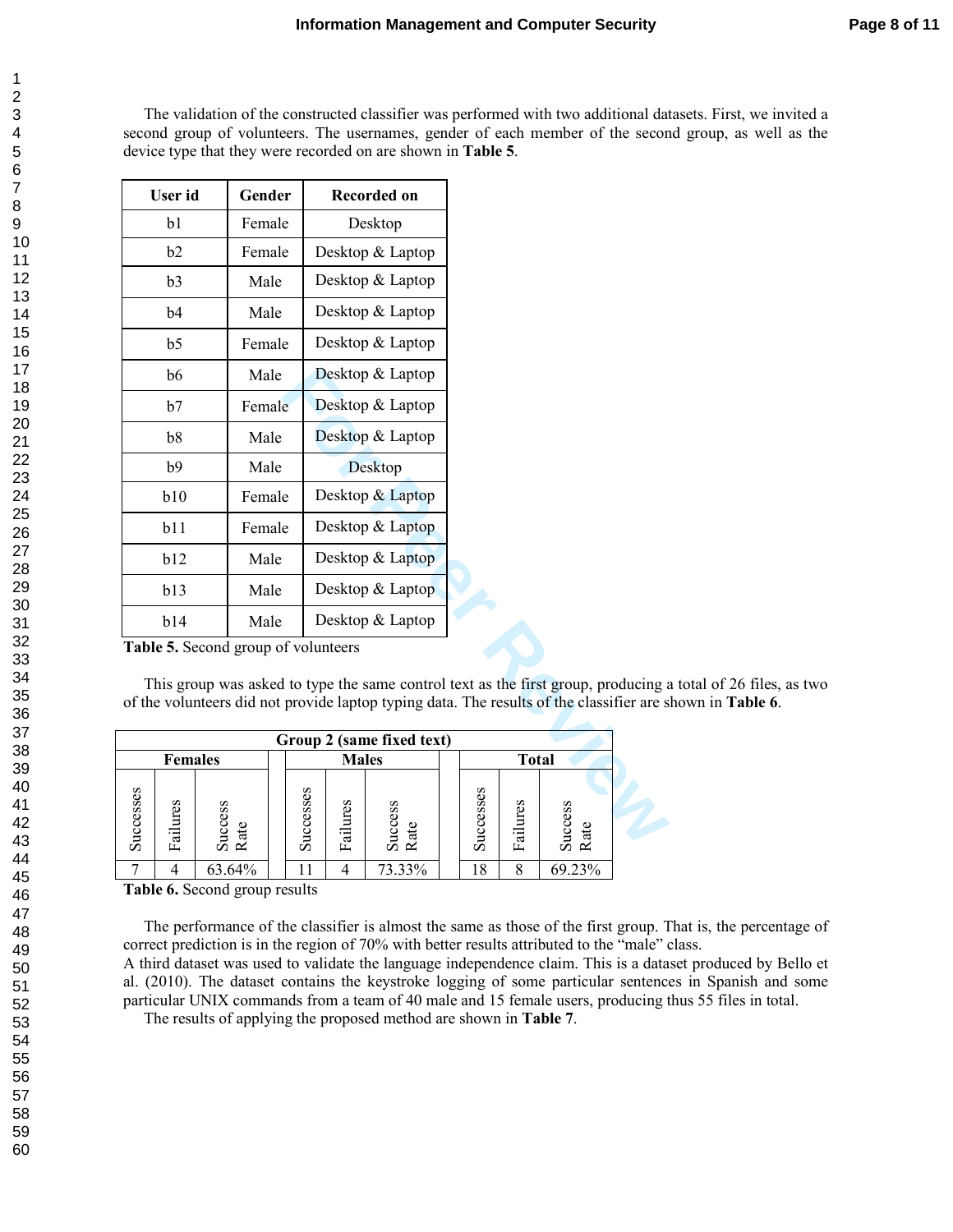|           |                |                     |           |              | Group 3 (Spanish users)         |           |              |                        |
|-----------|----------------|---------------------|-----------|--------------|---------------------------------|-----------|--------------|------------------------|
|           | <b>Females</b> |                     |           | <b>Males</b> |                                 |           | <b>Total</b> |                        |
| Successes | Failures       | SS<br>Succo<br>Rate | Successes | Failures     | $\cos$<br>Succ<br>ate<br>$\sim$ | Successes | Failures     | <b>Success</b><br>Rate |
| l O       |                | 66.67%              | 26        | 14           | 65.00%                          | 36        | 19           | 65.45%                 |

**Table 7**. Results from the team of third party dataset.

This result is close to the previous measurements, albeit the small number of characters included in the weighted calculation. As such, we conjecture that more characters will improve the accuracy and reliability of the proposed method. **Table 8** shows the results by aggregating all files from all datasets.

|                 |                                |                          |  |           |          | <b>All of Files and Users</b> |  |           |              |                                                                                                                                                                                                                                                                                                                                                                                                                              |  |
|-----------------|--------------------------------|--------------------------|--|-----------|----------|-------------------------------|--|-----------|--------------|------------------------------------------------------------------------------------------------------------------------------------------------------------------------------------------------------------------------------------------------------------------------------------------------------------------------------------------------------------------------------------------------------------------------------|--|
|                 | <b>Females</b><br><b>Males</b> |                          |  |           |          |                               |  |           | <b>Total</b> |                                                                                                                                                                                                                                                                                                                                                                                                                              |  |
| Successes       | Failures                       | Success<br>Rate          |  | Successes | Failures | Success<br>Rate               |  | Successes | Failures     | Success<br>Rate                                                                                                                                                                                                                                                                                                                                                                                                              |  |
| $\overline{28}$ | 14                             | 66.67%                   |  | 50        | 23       | 68.49%                        |  | 78        | 37           | 67.83%                                                                                                                                                                                                                                                                                                                                                                                                                       |  |
|                 |                                | Table 8. Overall results |  |           |          |                               |  |           |              |                                                                                                                                                                                                                                                                                                                                                                                                                              |  |
|                 |                                |                          |  |           |          |                               |  |           |              | is a promising area of research and a domain with practical importance to electronic<br>we focused on the feasibility of identifying whether a user typed a certain text is<br>complete solution would need to consist of independent tests corresponding to a var<br>properties. Besides user authentication, keystroke dynamics may be useful to detect t                                                                  |  |
|                 |                                |                          |  |           |          |                               |  |           |              | user, or to identify his handedness, or to assess whether the user is typing in their nati                                                                                                                                                                                                                                                                                                                                   |  |
|                 |                                |                          |  |           |          |                               |  |           |              | Due to the preliminary yet promising results, the model will be extended<br>characteristics or properties in order to form a concise and concrete solution. The co<br>is part of our ongoing research involves the identification of correlation of the user<br>variables in order to establish the mutual information between them and the co<br>evidence handling framework based on known evidence fusion constructs such |  |
|                 |                                | theory of evidence.      |  |           |          |                               |  |           |              |                                                                                                                                                                                                                                                                                                                                                                                                                              |  |
|                 |                                |                          |  |           |          |                               |  |           |              | A limitation of the current research was the use of a fixed text to create the                                                                                                                                                                                                                                                                                                                                               |  |

# **5. Conclusions and Future Work**

Leveraging keystroke dynamics research to construct user profiles in the context of a digital investigation is a promising area of research and a domain with practical importance to electronic discovery. In this paper we focused on the feasibility of identifying whether a user typed a certain text is male or female, but a complete solution would need to consist of independent tests corresponding to a variety of characteristics or properties. Besides user authentication, keystroke dynamics may be useful to detect the emotional state of the user, or to identify his handedness, or to assess whether the user is typing in their native language or not.

Due to the preliminary yet promising results, the model will be extended to consider other user characteristics or properties in order to form a concise and concrete solution. The complete approach which is part of our ongoing research involves the identification of correlation of the user properties through latent variables in order to establish the mutual information between them and the construction of a formal evidence handling framework based on known evidence fusion constructs such as the Dempster-Shafer theory of evidence.

A limitation of the current research was the use of a fixed text to create the reference model, which departs from the realistic behavior of users. An improvement would be to use an agent that logs the user in a real working environment and we conjecture that this would increase the success rates. Another parameter increasing the prediction accuracy is a larger user sample. Finally, an improvement that will significantly raise the reliability of the system would be to create feedback mechanism, enhancing in this way the database that generated the equations for the possibilities export, and the weights of each character.

### *References*

Argamon, S., Koppel, M., Fine, J. and Shimoni, A. R. (2003), "Gender, Genre and Writing Style in Formal Written Texts", *Text - Interdisciplinary Journal for the Study of Discourse*, Vol. 23, Issue 3, pp. 321-346.

Bello, L., Bertacchini, M., Benitez, C., Pizzoni, C.J., Cipriano, M. (2010), "Collection and Publication of a Fixed Text Keystroke Dynamics Dataset", in *XVI Congreso Argentino de Ciencias de la Computacio 2010*, pp. 822-831.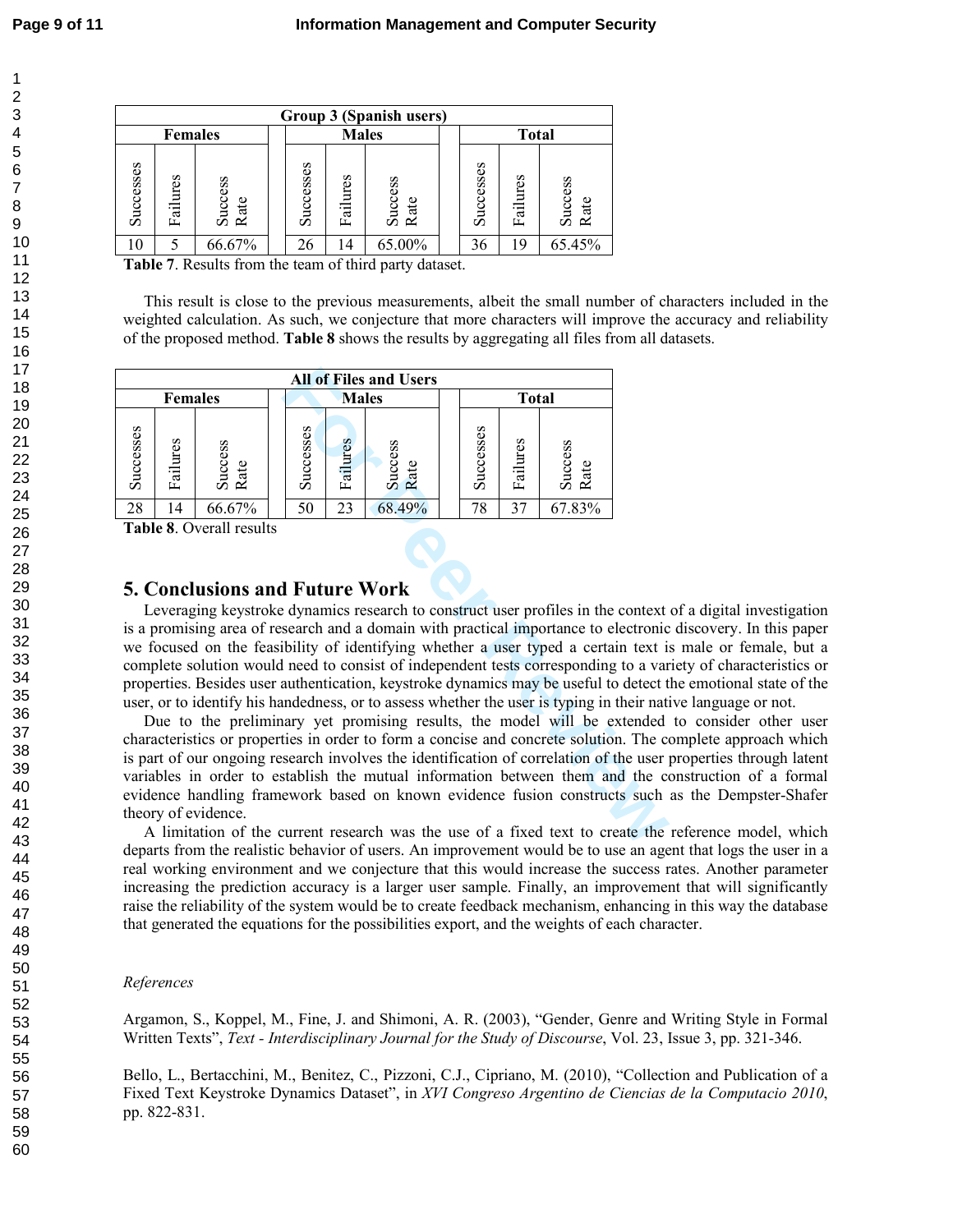Bouckaert, R. (2005), "Naive Bayes Classifiers That Perform Well with Continuous Variables", in Webb G.I. and Yu X. (Eds), *AI 2004: Advances in Artificial Intelligence - Lecture Notes in Computer Science, Volume 3339*, Springer Berlin Heidelberg, pp. 1089-1094.

Chao-Yue L. (2006), Author Gender Analysis. I256 Applied Natural Language Processing. Available at: http://courses.ischool.berkeley.edu/i256/f09/Final%20Projects%20write-ups/LaiChaoyue project final.pdf

Cheng, N., Chandramouli R. and Subbalakshmi K.P. (2011), "Author Gender Identification from Text", *Digital Investigation*, Vol. 8, Issue 1, pp 78-88.

Clarke, N. and Furnell, S. (2007), "Authenticating Mobile Phone Users Using Keystroke Analysis", *International Journal of Information Security*, Vol. 6, Issue 1, pp. 1-14.

Clarke, N., Furnell, S., Lines, B. and Reynolds, P. (2003), "Keystroke Dynamics on a Mobile Handset: a Feasibility Study", *Information Management & Computer Security*, Vol. 11, Issue 4, pp.161-166.

Doyle, J. and Keselj V. (2005), "Automatic Categorization of Author Gender via N-Gram Analysis", in *6th Symposium on Natural Language Processing*, Chiang Rai – Thailand.

Gender Genie, available at http://www.hackerfactor.com/GenderGuesser.php (accessed 23 May 2014).

Giot, R. and Rosenberger, C. (2012) "A New Soft Biometric Approach for Keystroke Dynamics Based on Gender Recognition", *International Journal of Information Technology and Management*, Vol. 11, Issue 1/2, pp. 35-49.

Lines, B. and Reynolds, P. (2003), "Keystroke Dynamics<br>mation Management & Computer Security, Vol. 11, Issue 4,<br>(2005), "Automatic Categorization of Author Gender via N<br>anguage Processing, Chiang Rai – Thailand.<br>at http:// Giot, R., El-Abed, M. and Rosenberger, C. (2009), "GREYC Keystroke: a Benchmark for Keystroke Dynamics Biometrics Systems", in *3rd IEEE International Conference on Biometrics: Theory, Applications and Systems, BTAS '09*, IEEE, pp. 1-6.

Holmes, J. (1988), "Paying Compliments: A Sex-Preferential Positive Politeness Strategy", *Journal of Pragmatics*, Vol. 12, Issue 3, pp. 445-465.

Kagstrom, A., Karlsson, A. and Kagstrom, E., "uClassify - GenderAnalyzer v5", available at http://www.uclassify.com/browse/uClassify/GenderAnalyzer\_v5 (accessed 20 August 2013).

Khamar, K. (2013), "Short Text Classification Using kNN Based on Distance Function", *International Journal of Advanced Research in Computer and Communication Engineering*, Vol.2, Issue 4, pp. 1916-1919.

Kotsiantis, S. (2007), "Supervised Machine Learning: A Review of Classification Techniques", *Informatica*, Vol.31, pp. 249-268.

Krawetz, N. (2002), "Hacker Factor: Gender Guesser", available at http://www.hackerfactor.com/GenderGuesser.php (accessed 18 August 2013).

Li, W., Wang, K., Stolfo, S. and Herzog, B.(2005), "Fileprints: Identifying File Types by N-Gram Analysis", in *Sixth Annual IEEE SMC, Information Assurance Workshop, IAW '05*, IEEE, pp. 64-71.

Phyu, T.N. (2009), "Survey of Classification Techniques in Data Mining", in *International MultiConference of Engineers and Computer Scientists 2009 Vol. I, IMECS 2009*, Hong Kong, pp. 727-731.

Shavers, B. (2013), "Placing the Suspect Behind the Keyboard: Using Digital Forensics and Investigative Techniques to Identify Cybercrime Suspects", Elsevier/Syngress.

 $\mathbf{1}$